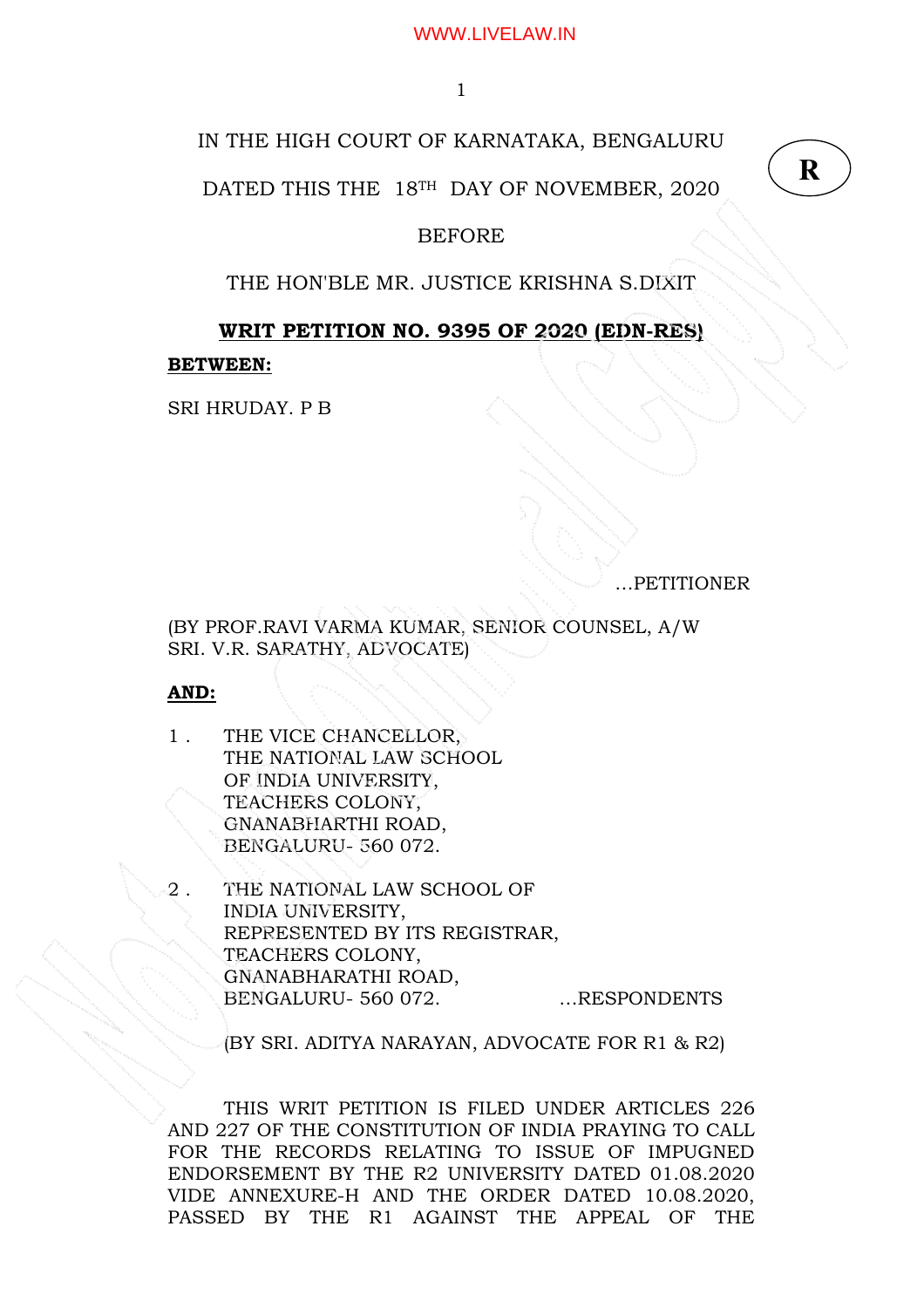PETITIONER VIDE ANNEXURE-L1 DENYING THE PETITIONER ADMISSION TO FORTH YEAR B.A LL.B (HONS.) FOR THE ACADEMIC YEAR 2020-21 AND AFTER PERUSAL SET ASIDE THE SAME AND ETC.

 THIS PETITION HAVING BEEN HEARD AND RESERVED FOR ORDERS, THIS DAY, THE COURT PRONOUNCED THE FOLLOWING:

### ORDER

Petitioner who joined the Five Year B.A. LL.B (Hons.) Course in the respondent – University from the Academic Year 2017-18, is declared to have secured "F Grade" in Child Rights Law examination held on 13.03.2020 since he was not given any mark because of alleged plagiarism of the Project Work in question; he was also not allowed to take Special Repeat Examination of third trimester in the third year, allegedly in breach of assurance of the University.

 2. Aggrieved by the above action of the respondent - University, petitioner has knocked at the doors of Writ Court with the following prayers:

"(i) To call for the records relating to issue of impugned endorsement by the  $2<sup>nd</sup>$  respondent University dated 01.08.2020 vide Annexure-H and the order dated 10.08.2020, passed by the 1<sup>st</sup> respondent against the appeal of the petitioner, (vide Annexure-L1) denying the petitioner admission to Fourth Year B.A. LL.B.(Hons.) for the Academic Year 2020-21 and after perusal set aside the same.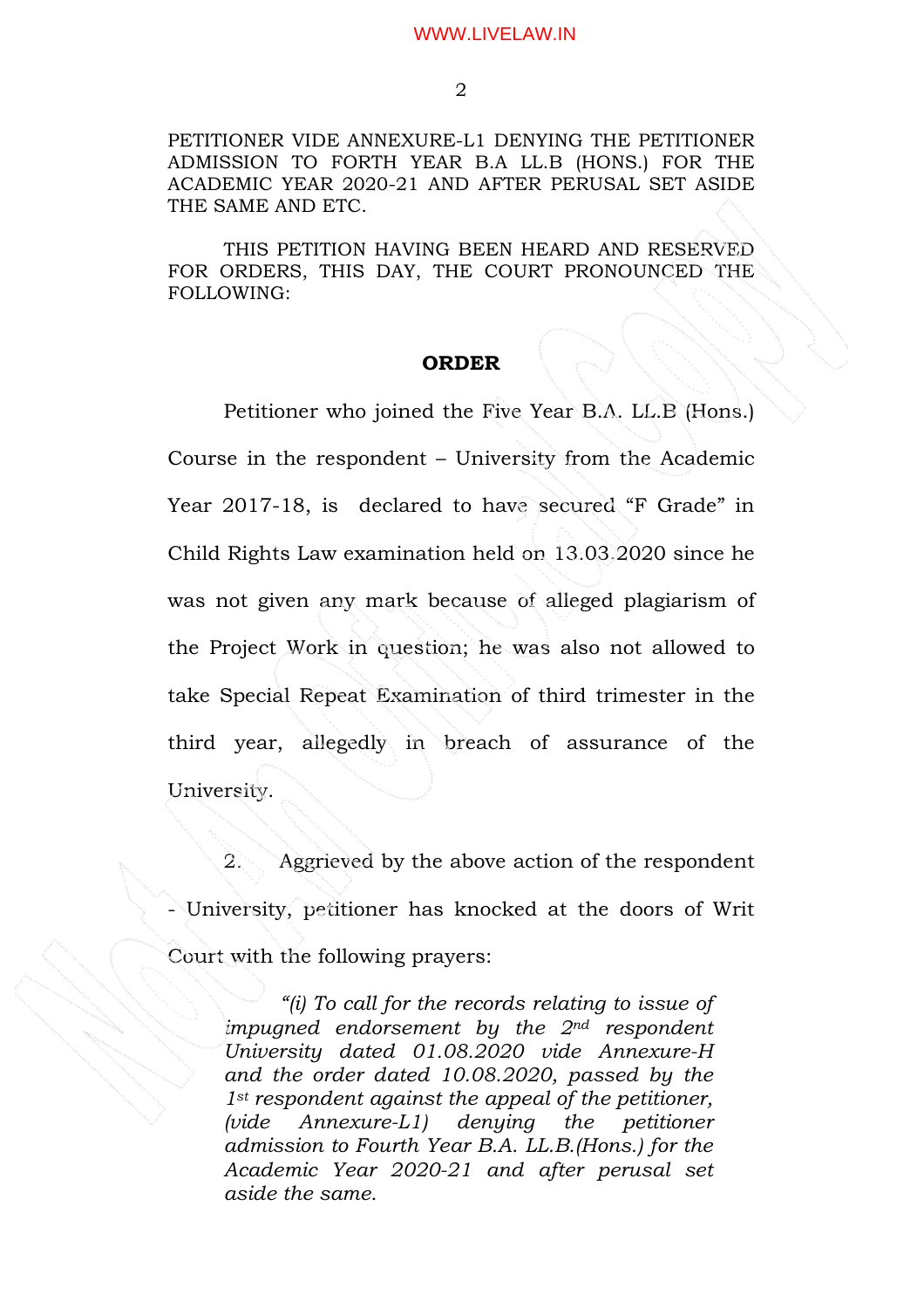(ii) To direct the respondent University to await result of extra seminar course that the petitioner is permitted to pursue in July, 2020 and get himself promoted to Next Year".

 3. After service of notice, the respondents having entered appearance through their advocate, have filed Statement of Objections on 17.10.2020 and make submission in justification of the impugned action.

 4. Having heard the learned counsel for the parties and having perused the petition papers, this Court is inclined to grant relief to the petitioner as under and for the following reasons:

 a) The essential grievance of the petitioner emanates from the so called 'admitted' charge of plagiarism and therefore, advertence to the extant Regulations concerning the same becomes relevant; Clause 4 of Regulation III of the B.A LL.B (Hons.) Academic and Examinations Regulations of 2009 reads as under:

## "(4) Plagiarism:

 a) Any evidence of plagiarism, if found by the subject teacher, in the form of noncitation of sources or copying from another student's project or form his/her own earlier project without acknowledgment of the same, will result in the matter being referred to the UGC Chairperson by the subject teacher in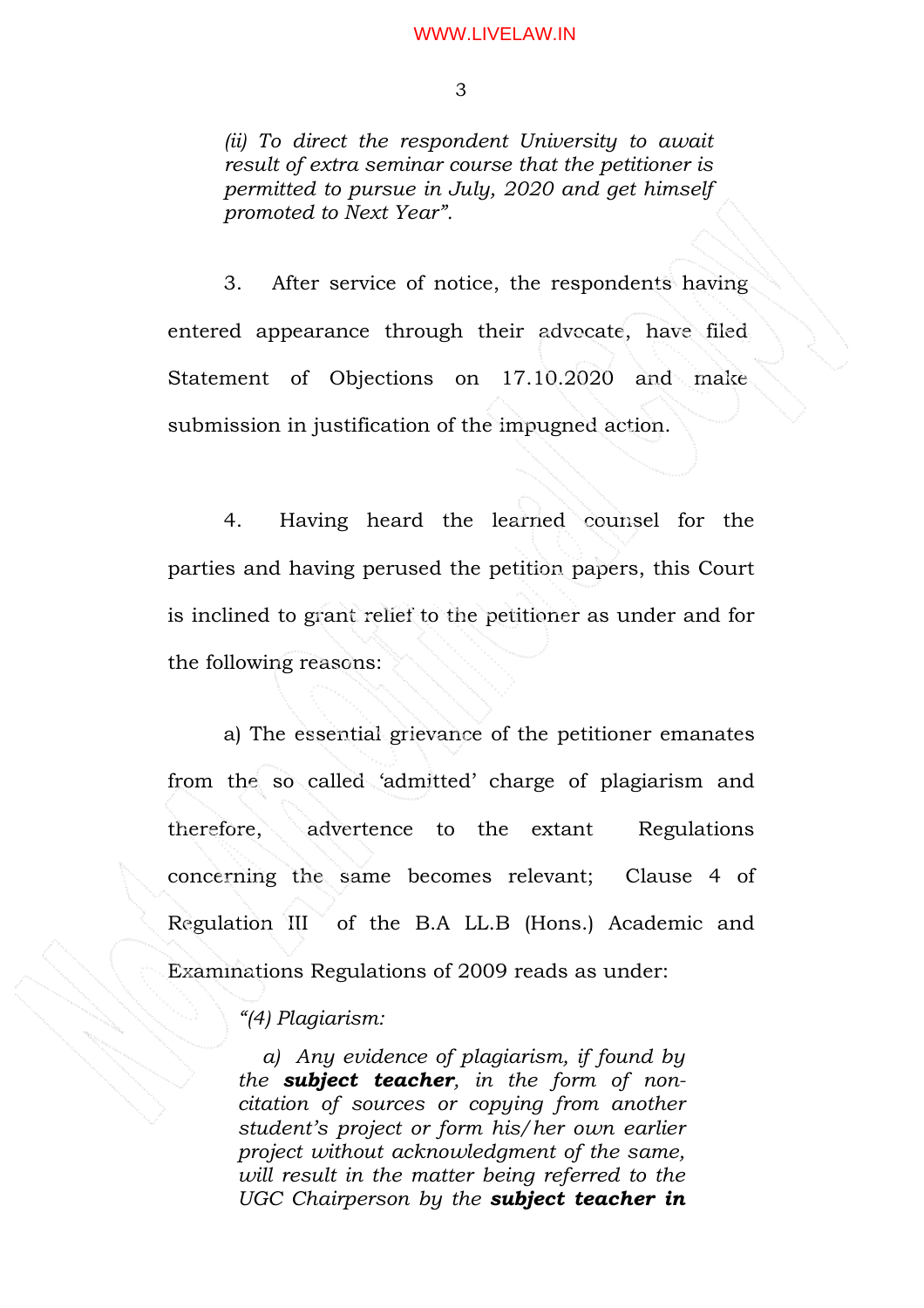writing as also a written intimation to the student in this regard by the teacher.

 b) If the matter is referred to the UGC Chairperson by the teacher, the UGC Chairperson shall refer the matter to the Vice Chancellor immediately. The Vice Chancellor, in turn, shall look into the matter and decide whether to refer the matter to the Disciplinary Matters Advisory Review and Investigation Committee (hereinafter, "DARIC") for disciplinary action at the earliest. In the event that the Vice Chancellor decides not to refer the matter to the DARIC, he shall record his reasons in writing for the same.

 c) Pending the decision of the Vice Chancellor or the DARIC, if referred thereto, viva voce for the project shall be conducted.

 d) If the student is found guilty of plagiarism, he/she shall be punished as per the DARIC Rules".

Apparently, this provision of the Regulations prescribes an elaborate procedure with several hierarchical checks & balances, presumably because very serious consequences follow a proven act of plagiarism; the text & context of the said Regulation show both the prescription of procedure and designation of the personnel, who process the complaint of plagiarism stagewise.

 b) These Regulations do not define plagiarism, is not in dispute; in fact, the University Circular dated 04.10.2019 at Annexure-R9 to the S.O. states: "From the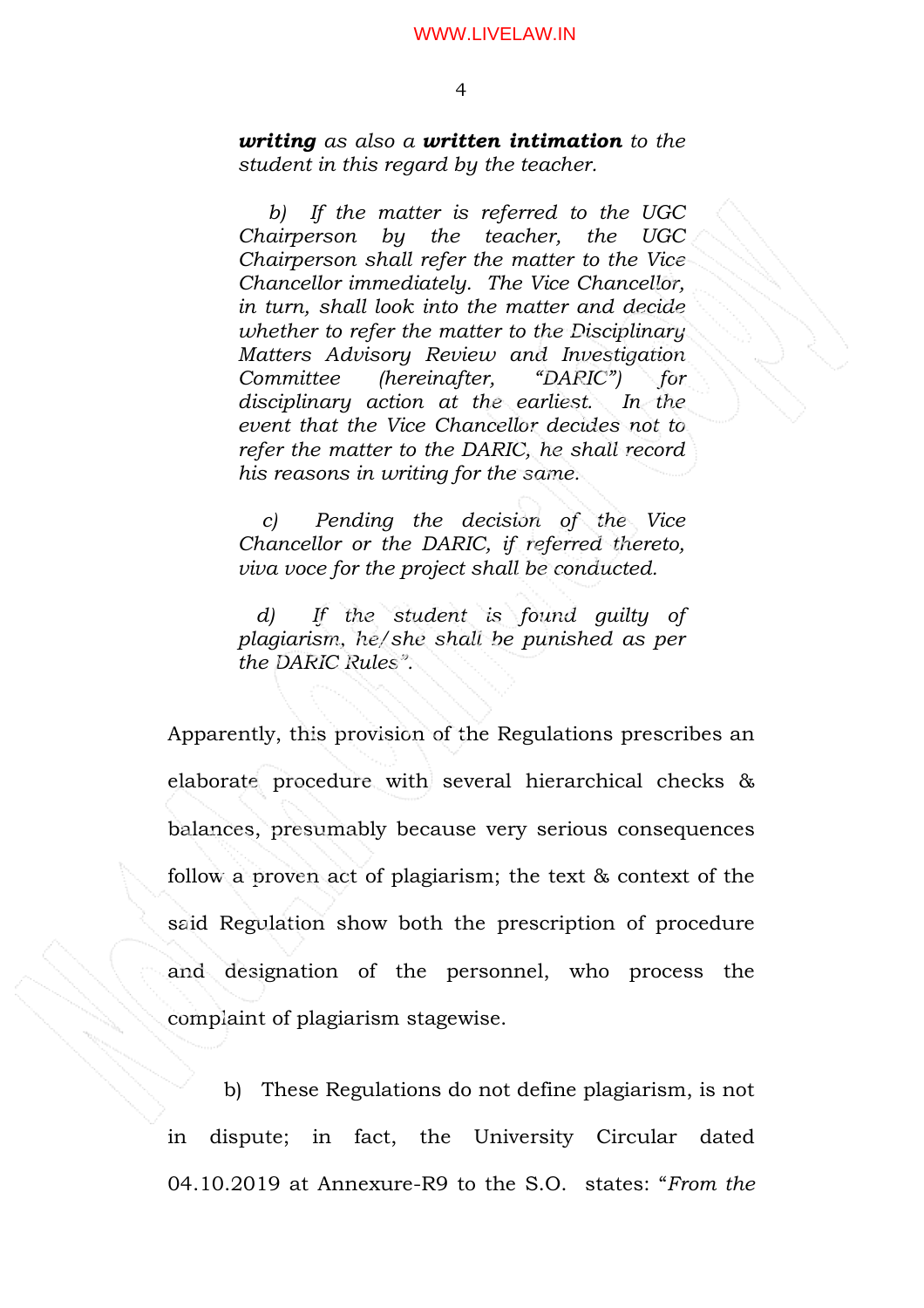2nd term of A.Y. 2019-20, the U.G. Council will clarify the concept and application of **Plagiarism rules** through FAQs to be circulated in the first fortnight of this term. The AER 2009 will be applied in full from November 2019"; therefore the concept needs to be understood in a common parlance; Ramanatha Aiyar's "Advanced Law Lexicon" 3rd Edn, Wadhwa Nagpur states: "Plagiarism: Publishing borrowed thoughts as original; stealing literary matter from the work of another author. The act or an instance of copying or stealing another's words or ideas and attributing them as ones own"; the learned Lexicographer also mentions about Paul Goldstein's 'Copyright's Highway 12 (1994) which lucidly explains the concept as under:

> "Plagiarism, which many people commonly think has to do with copyright, is not in fact a legal doctrine. True plagiarism is an ethical, not a legal, offense and is enforceable by academic authorities, not Courts. Plagiarism occurs when someone – a hurried student, a neglectful professor, an unscrupulous writer – falsely claims someone else's words, whether copyrighted or not, as his own. Of course, if the plagiarized work is protected by copyright, the unauthorized reproduction is also a copyright infringement."

 c) Plagiarism is a very serious matter that involves ethics and reputation of the student/person concerned; proven plagiarism operates as a hazardous stigma at the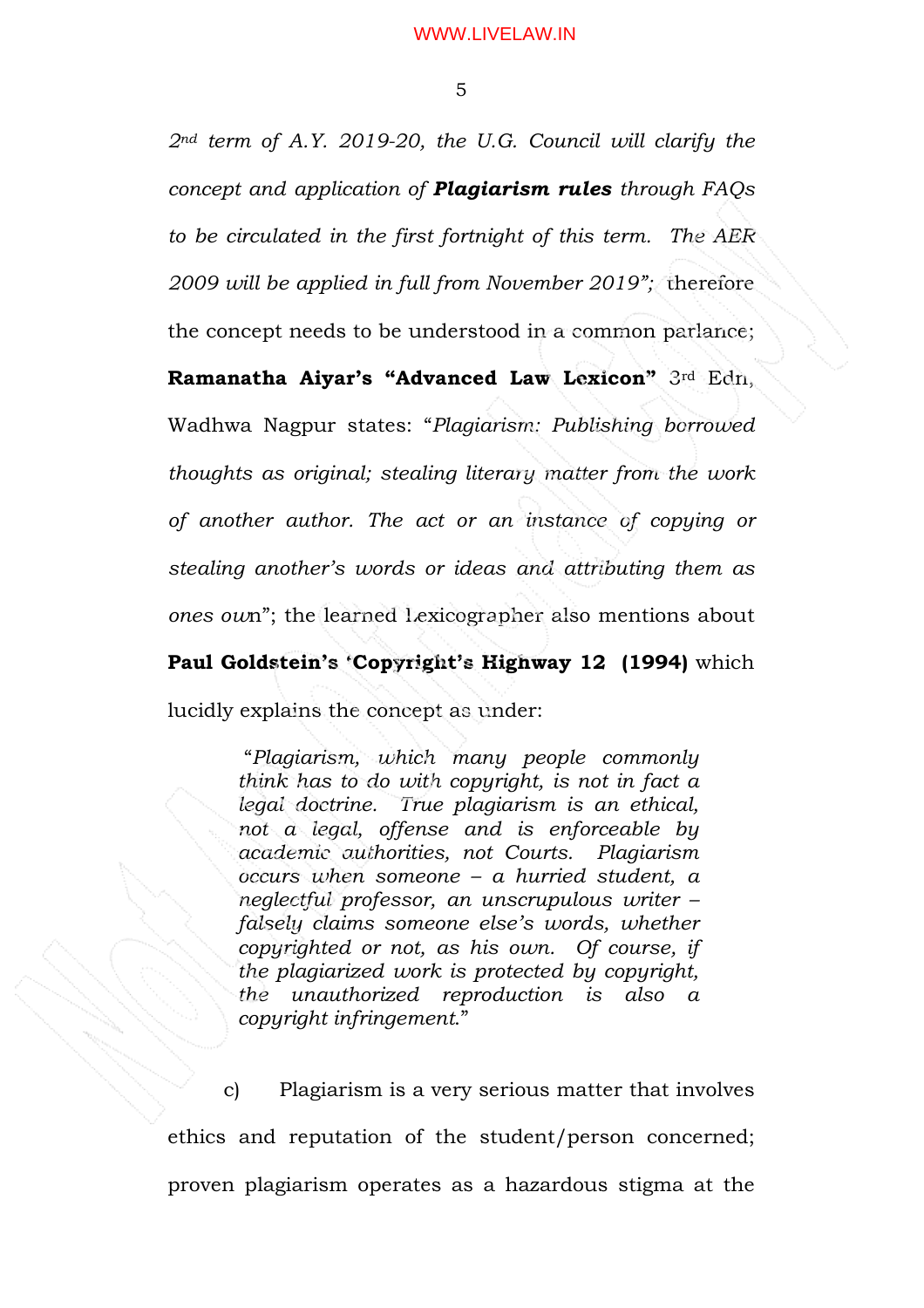6

campus and the person carrying the same is ordinarily shunned; it may affect his educational and employment opportunities as well; that is the reason, why the respondent-University has taken appreciable pains in meticulously structuring the provision in the extant Regulations so that the innocents are not victimized; however, it has not adhered to the minimum of the fairness standards enacted therein; 'more is not necessary to specify and less is insufficient to leave it unsaid'. There is absolutely no material on record to show that the subject teacher having found the evidence of plagiarism had referred the matter to the UGC Chairman in writing and had sent a written intimation to the student; petitioner came to know of the alleged plagiarism only after enquiry with the Registry of the University when his exam, result was not announced; this act of the University constitutes a grave error apparent on the face of the record.

 d) The entire episode of so called 'plagiarism' is framed on the basis of a few notoriously cryptic mails exchanged between the Course Teacher and the Exam Department, detrimentally keeping the petitioner in darkness; the said mails are printed on a short paper at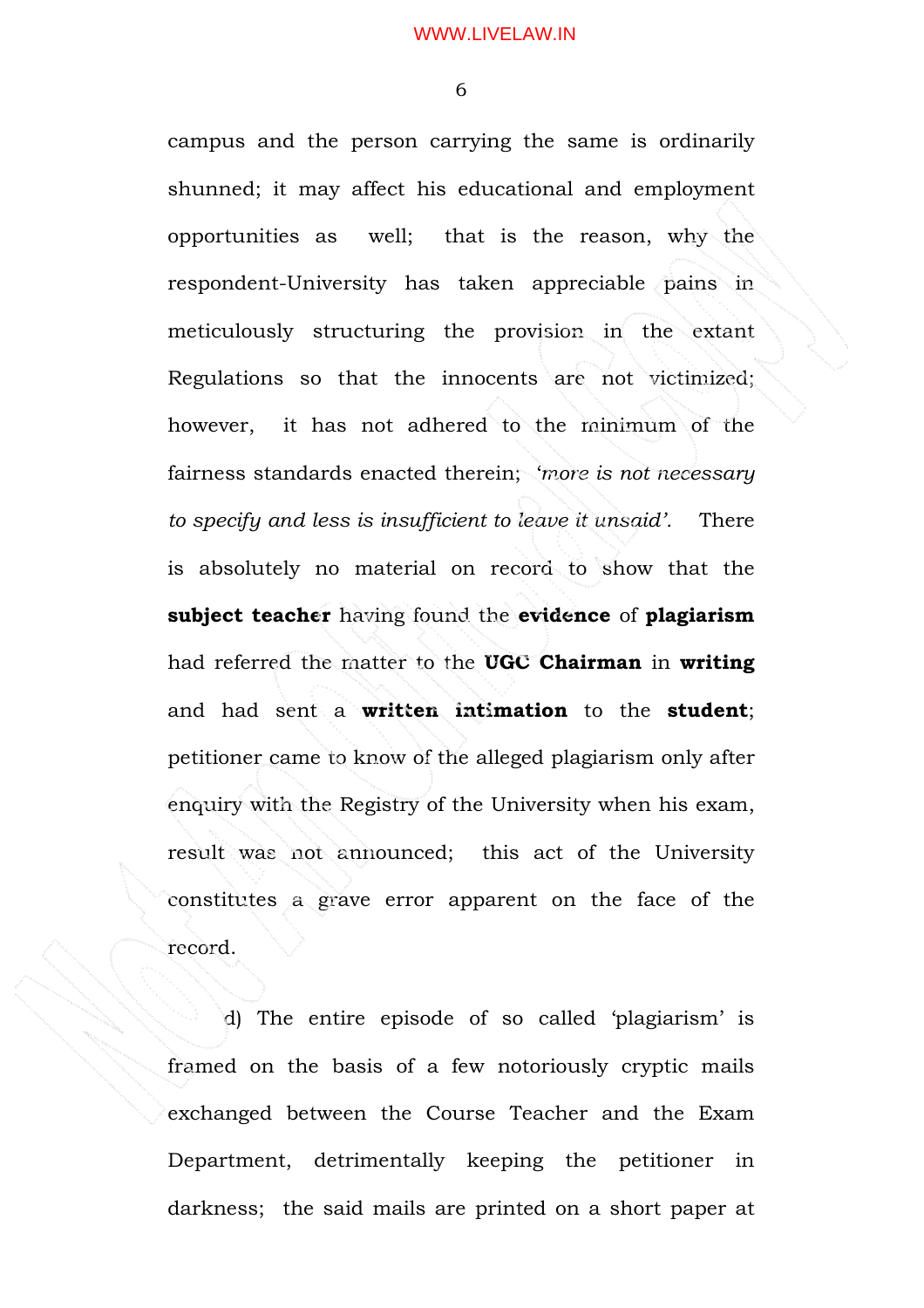7

Annexure-R7 to the S.O., and the same are reproduced

hereunder:

"Subject: FW: Turnitin report –reg.

--------- Forwarded message --------- From: Suchithra Menon C. <suchithra@nls.ac.in> Date: Wed, Feb 12, 2020 at 1:09 PM Subject: Re: Turnitin report –reg. To: Third Year LLB <thirdllb@nls.ac.in>

Yes, the projects are plagiarized.

 On Fri, Feb 7, 2020 at 10:57 AM Third Year LLB <thirdllb@nls.ac.in> wrote:

Madam,

 Pl, indicate if the project is plagiarized and send the report.

With best regards D.K. Keshavamurthy, Exam dept.

 On Tue, Feb 4, 2020 at 4:47 PM Dr. Suchithra Menon C. <suchithra@nls.ac.in> wrote: Thanks for the mail.

 On Tue, 4 Feb 2020, 16:39 Third Year LLB <thirdllb@nls.ac.in> wrote:

Madam,

 PFA, the following students having similarity index more than 30%. Pl, indicate the remarks.

With best regards D.K. Keshavamurthy, Exam dept."

 e) The vehement contention of the University Counsel that, petitioner in his mail dated 02.03.2020 has admitted the 'offence of plagiarism', is difficult to countenance; petitioner had sent a mail of the kind vide Annexure-R5, is true, though unfairly enough, he has not whispered about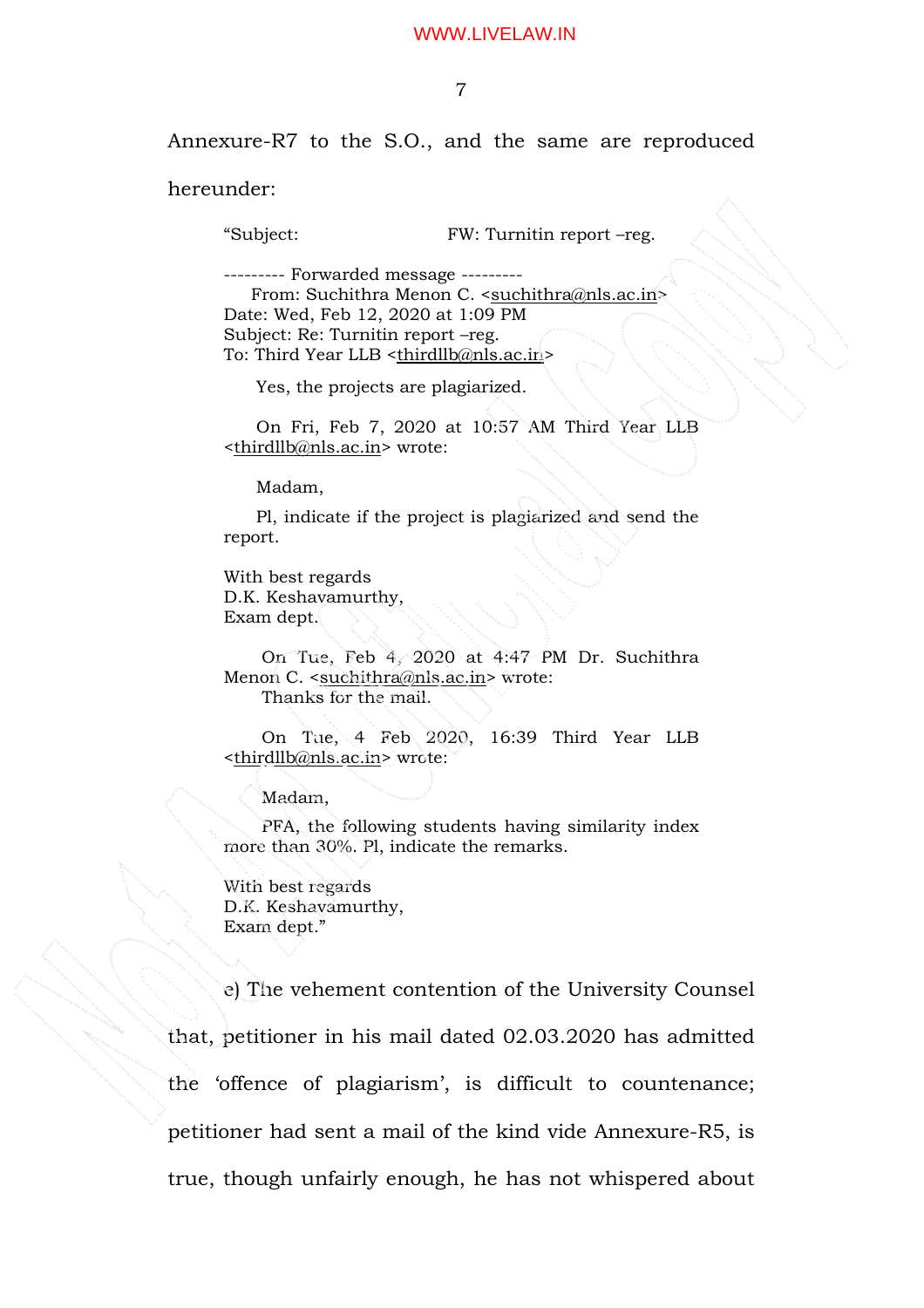8

this in the Writ Petition; it is a representation 'to reconsider my case' of plagiarism and not an admission; true it is that, there are a few stray sentences such as 'This is my first plagiarism violation'; however, the same is followed by other sentences which seek to explain why it is not a case of plagiarism; he has specifically stated that certain things needed to be mentioned as they are and, that would not amount to plagiarism; even in his mail dated 28.2.2020 at Annexure-R1 to the S.O., he has written 'This is my first violation'; but this too is followed by a denial in the very same paragraph.

 f) It has been a long settled position of law that a stray sentence giving the impression of admission of the guilt shall not be interpreted in isolation when the rest of the matter in the representations suggests the contra; one has to gather a holistic impression from reading the entire text and not a few sporadic sentences appearing here & there in a script, whilst considering if what is stated amounts to admission. An acclaimed jurist of yester decades Mr.Rupert Cross in his treatise 'EVIDENCE', (3rd Edn. London- Butterworks 1967) at page 433 states: "An admission being any statement … which is adverse to a party's case, the only conditions of admissibility, when the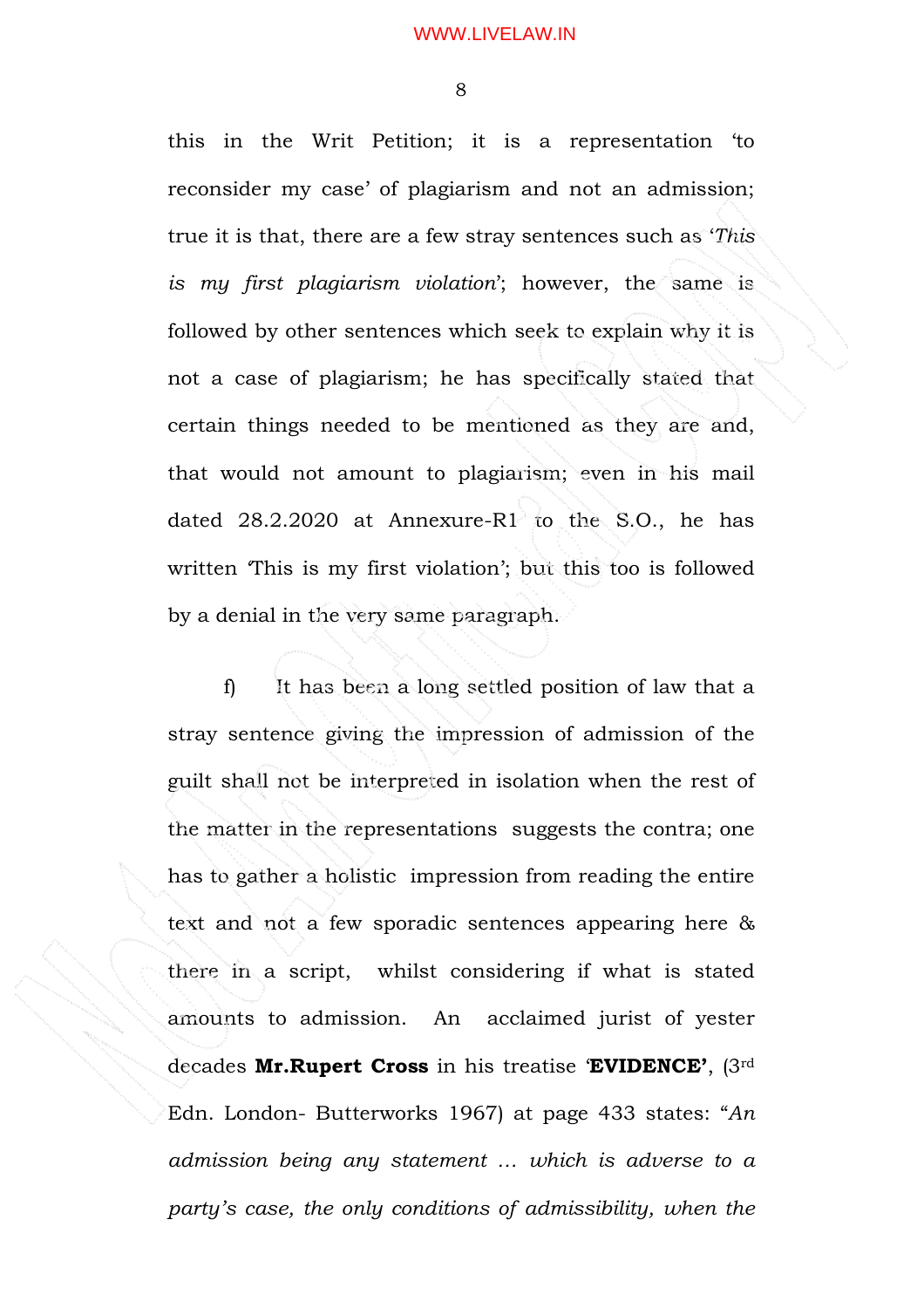9

statement emanates from the party himself concern the capacity in which he is acting and the **reception of the** entirety of the statement..."; it is more so when one is dealing with the educational career of young minds like the petitioner herein; loose & lavish wording of the representations, need to be given a due discount; the respondent –University is not justified in seeking shelter under a leaking umbrella of a poor student.

 g) What intrigues this Court is about the enormity of unfair treatment which the petitioner was meted out at the hands of a Law University, in a serious matter like this; it is anguishing that the University did not afford an opportunity of personal hearing despite his written request vide mail of 02.03.2020 at Annexure-R5 to the S.O.; in Biblical literature, even God is said to have given an opportunity of hearing to Adam & Eve before punishing them for consuming the proscribed fruit, in the Eden Garden; which heavens would have fallen down, had a reasonable opportunity of personal hearing been afforded, remains as a mystery rapped in enigma; after all, procedural fairness is a constitutional mandate when the answering respondent is an instrumentality of the "State" under Article 12 of the Constitution; it is high time that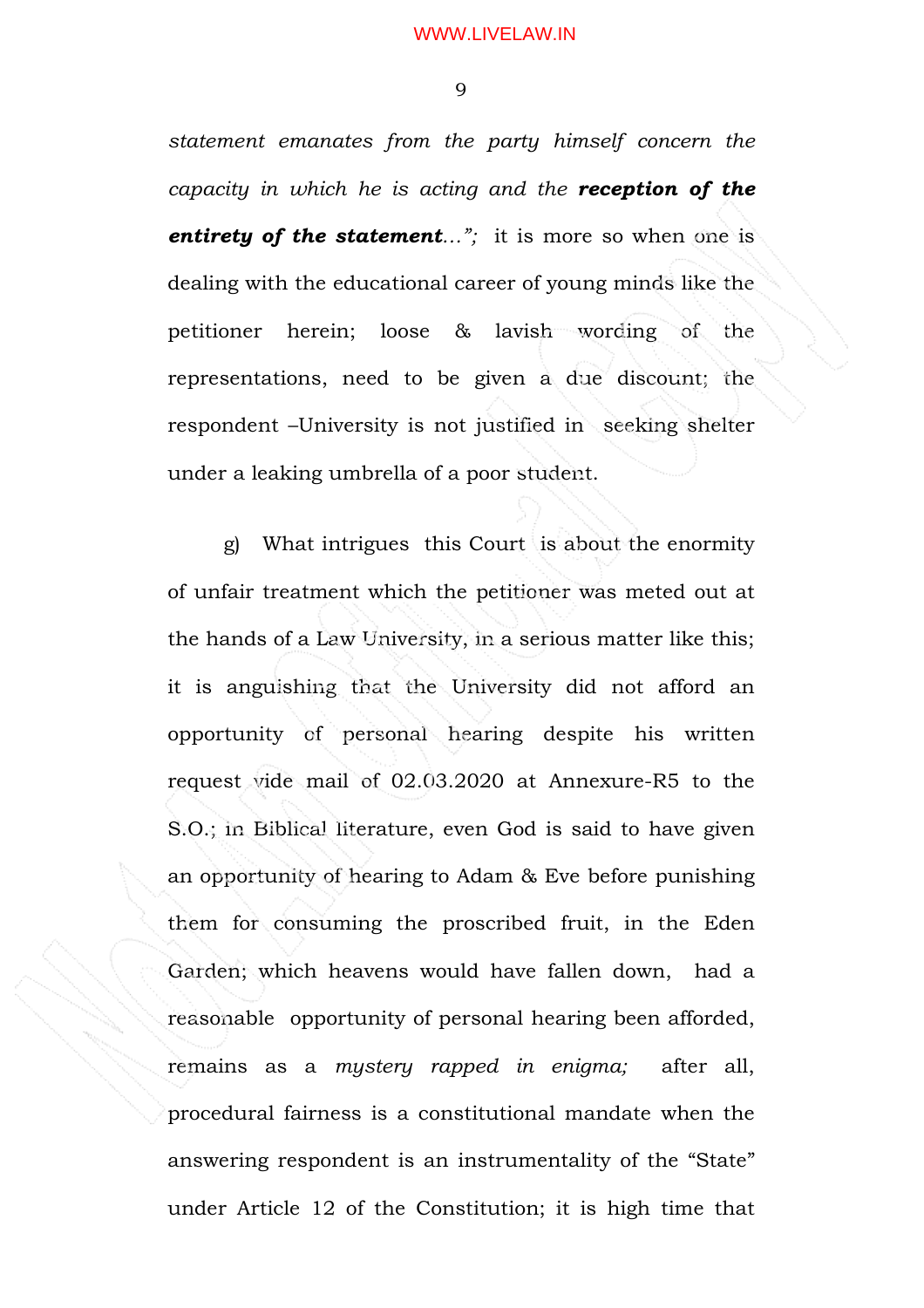10

this University of national repute be reminded that it is dealing with our children and not others' chattel; and,

 h) The last contention of the learned counsel for the University that it has shown leniency in not taking a stringent action for the act of plagiarism and therefore its action in not awarding any mark to the project work of the petitioner cannot be faltered, is difficult to agree with; the punitive action of not awarding any mark to the project work itself is founded on the wrongly assumed admission of guilt, when the mails of the petitioner show the contrary, as already discussed above; no Regulation nor Ruling is cited at the Bar which authorizes zeroing of a toiled student's performance value sans a finding of guilt arrived after holding a due enquiry when the charge is apparently serious; added to this, the University has not articulated the principles on which a charge of plagiarism is to be founded; there is absolutely no justification for not holding even a preliminary enquiry; since the matter is being decided on merits after a lengthy hearing, it is not desirable to remit the same for reconsideration at the hands of the University, much water having flowed under the bridges, by now.